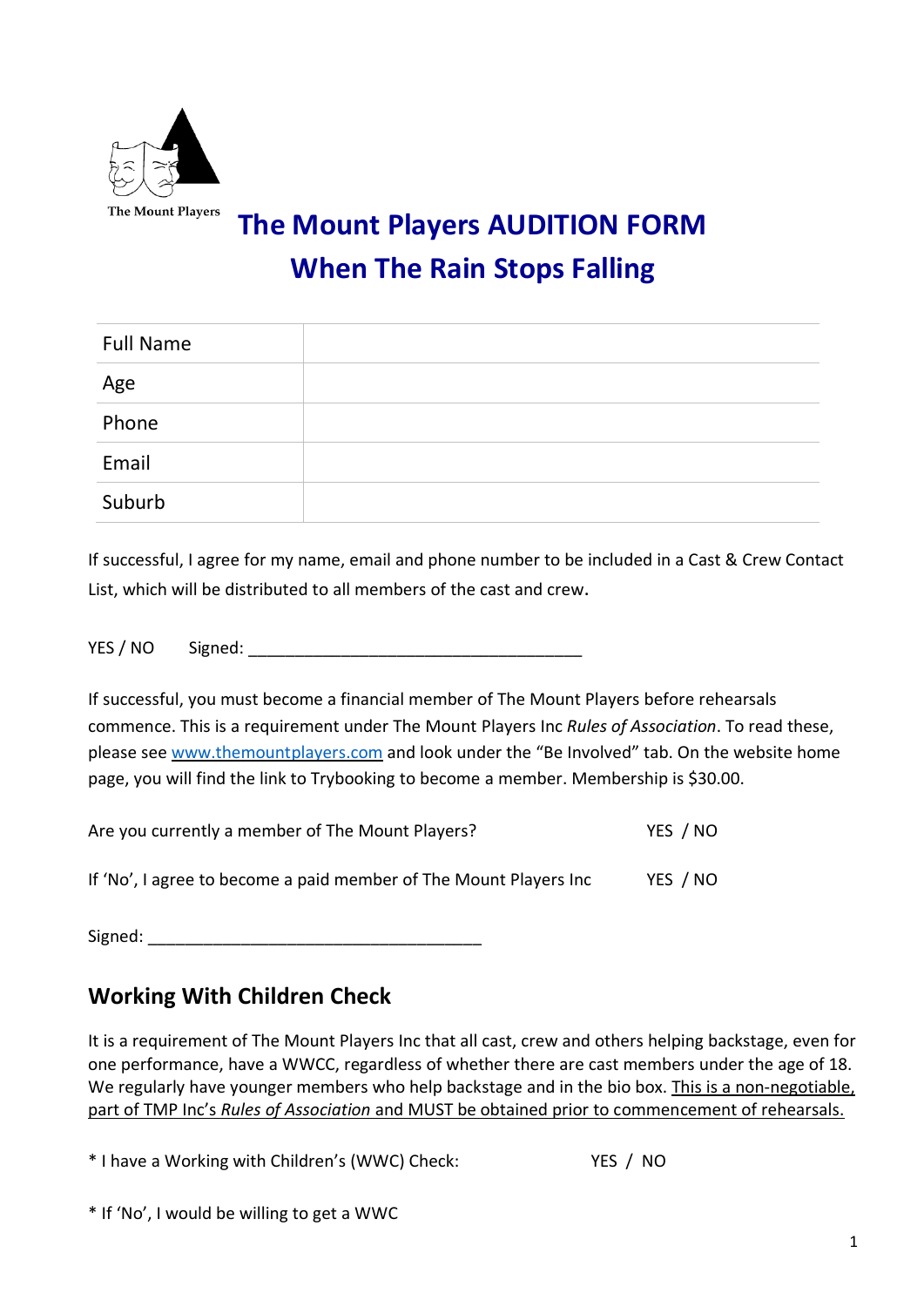| (no cost involved as TMP is a not-for-profit organization) | YES / NO |
|------------------------------------------------------------|----------|
|------------------------------------------------------------|----------|

Signed:

#### **Roles**

Which roles you are interested in:

Tell us a bit about your previous performances, training etc:

### **IMPORTANT INFORMATION**

#### Performance Dates

You must be available for ALL performances, as well as the dress rehearsals in the 2 weeks prior to opening night.

\_\_\_\_\_\_\_\_\_\_\_\_\_\_\_\_\_\_\_\_\_\_\_\_\_\_\_\_\_\_\_\_\_\_\_\_\_\_\_\_\_\_\_\_\_\_\_\_\_\_\_\_\_\_\_\_\_\_\_\_\_\_\_\_\_\_\_\_\_\_\_

\_\_\_\_\_\_\_\_\_\_\_\_\_\_\_\_\_\_\_\_\_\_\_\_\_\_\_\_\_\_\_\_\_\_\_\_\_\_\_\_\_\_\_\_\_\_\_\_\_\_\_\_\_\_\_\_\_\_\_\_\_\_\_\_\_\_\_\_\_\_\_

\_\_\_\_\_\_\_\_\_\_\_\_\_\_\_\_\_\_\_\_\_\_\_\_\_\_\_\_\_\_\_\_\_\_\_\_\_\_\_\_\_\_\_\_\_\_\_\_\_\_\_\_\_\_\_\_\_\_\_\_\_\_\_\_\_\_\_\_\_\_\_

\_\_\_\_\_\_\_\_\_\_\_\_\_\_\_\_\_\_\_\_\_\_\_\_\_\_\_\_\_\_\_\_\_\_\_\_\_\_\_\_\_\_\_\_\_\_\_\_\_\_\_\_\_\_\_\_\_\_\_\_\_\_\_\_\_\_\_\_\_\_\_

\_\_\_\_\_\_\_\_\_\_\_\_\_\_\_\_\_\_\_\_\_\_\_\_\_\_\_\_\_\_\_\_\_\_\_\_\_\_\_\_\_\_\_\_\_\_\_\_\_\_\_\_\_\_\_\_\_\_\_\_\_\_\_\_\_\_\_\_\_\_\_

\_\_\_\_\_\_\_\_\_\_\_\_\_\_\_\_\_\_\_\_\_\_\_\_\_\_\_\_\_\_\_\_\_\_\_\_\_\_\_\_\_\_\_\_\_\_\_\_\_\_\_\_\_\_\_\_\_\_\_\_\_\_\_\_\_\_\_

#### Rehearsal Availability

Rehearsals will be held on Tuesday and Thursday evenings and Sunday afternoons at the Mountview Theatre. Rehearsals will likely commence 4 September. You may not be required to attend every rehearsal or stay for the full length of a rehearsal – a rehearsal schedule will be provided once casting is complete. Are there any dates that you know you are unavailable for rehearsals?

#### 3 STRIKE POLICY

In the past, The Mount Players productions have been held up by absenteeism. Therefore, the theatre has established a 3–Strike Policy - if someone is absent to 3 rehearsals without prior explanation and agreement, then the director and/or producers reserve the right to remove them from the production and re-cast the role.

\_\_\_\_\_\_\_\_\_\_\_\_\_\_\_\_\_\_\_\_\_\_\_\_\_\_\_\_\_\_\_\_\_\_\_\_\_\_\_\_\_\_\_\_\_\_\_\_\_\_\_\_\_\_\_\_\_\_\_\_\_\_\_\_\_\_\_\_\_\_\_\_\_\_\_

\_\_\_\_\_\_\_\_\_\_\_\_\_\_\_\_\_\_\_\_\_\_\_\_\_\_\_\_\_\_\_\_\_\_\_\_\_\_\_\_\_\_\_\_\_\_\_\_\_\_\_\_\_\_\_\_\_\_\_\_\_\_\_\_\_\_\_\_\_\_\_\_\_\_\_